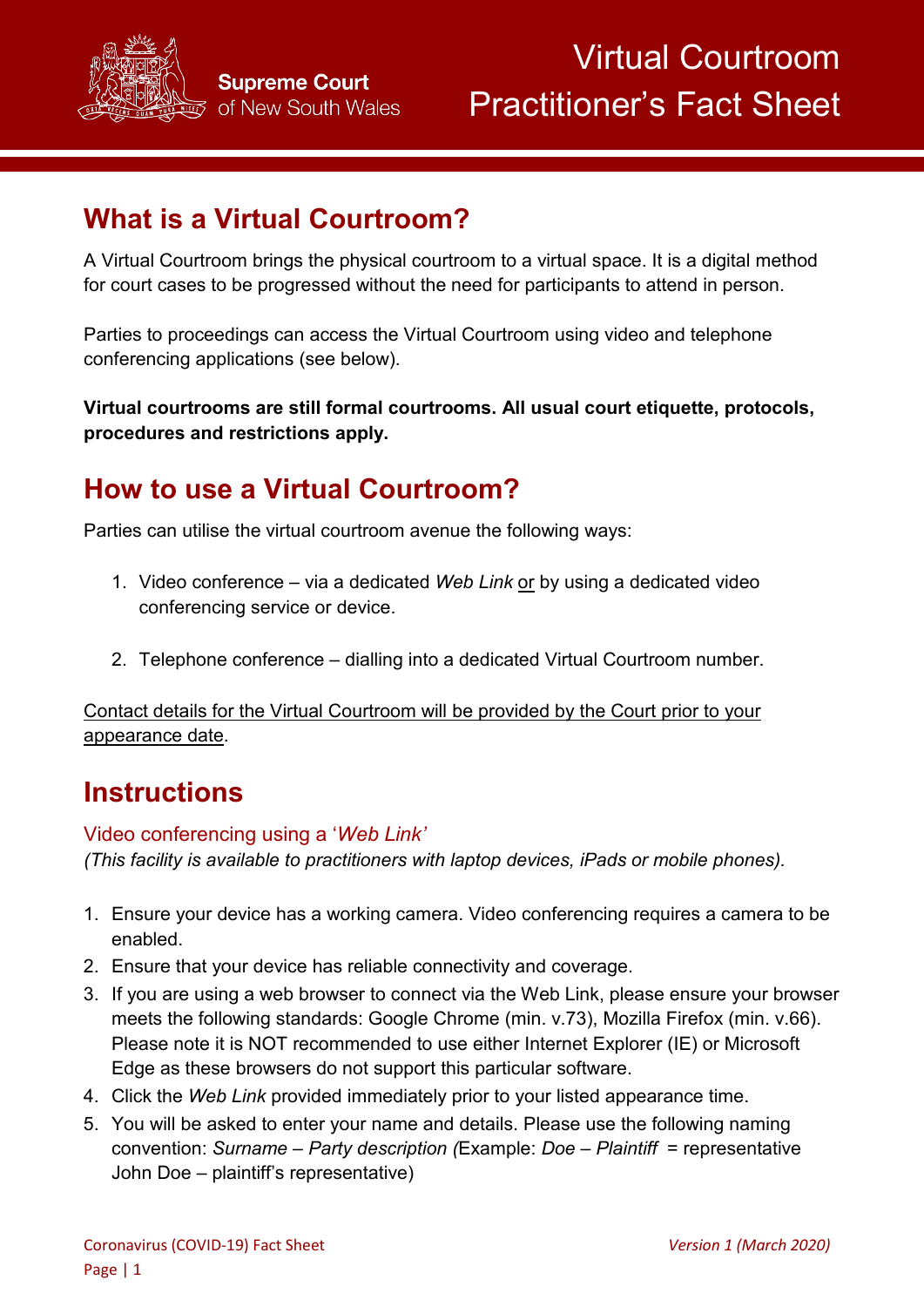#### 6. Click "Join Meeting".

#### Video conferencing using a dedicated video conferencing service or facility.

*(This facility is available to practitioners using dedicated video conferencing equipment that typically are available in many offices suites or facilities).*

1. Use the SIP address provided to connect your video conferencing equipment to the Virtual Courtroom prior to your listed appearance time.

#### Telephone conferencing

- 1. Dial the phone number provided to you immediately prior to your listed appearance time.
- 2. You will be greeted by the following audio message:

*"Welcome to NSW Courts"*

- 3. Please note that at this point, you are 'live' in the Virtual Courtroom, all parties, including the Judge/Registrar can hear you, so please remain silent until your matter is called.
- 4. Whilst waiting for your matter to be called, please ensure that the audio on your device is muted so that no background noise can interfere with court proceedings.
- 5. End the call when your matter is finalised.

# **Tips/ General Rules/ Troubleshooting for the Virtual Courtroom experience**

- *Be in a quiet and private location to limit interference from background noise.*
- *Ensure that there is sufficient internet coverage and connection on your device.*
- *Ensure all relevant materials to be relied upon have been made available to the Court beforehand.*
- *Observe all normal court etiquette and protocols in the Virtual Courtroom environment.*
- *Refrain from speaking over each other as much as practical to accommodate the reduced social cues available, and to assist with the court's transcribing process (further tips provided below to assist the transcription service)*
- *If you experience difficulties accessing the Virtual Courtroom using the video conferencing facility, please note that the Court does not provide a technical support service. In the alternative, consider the use of the telephone conferencing facility to connect to the Virtual Courtroom.*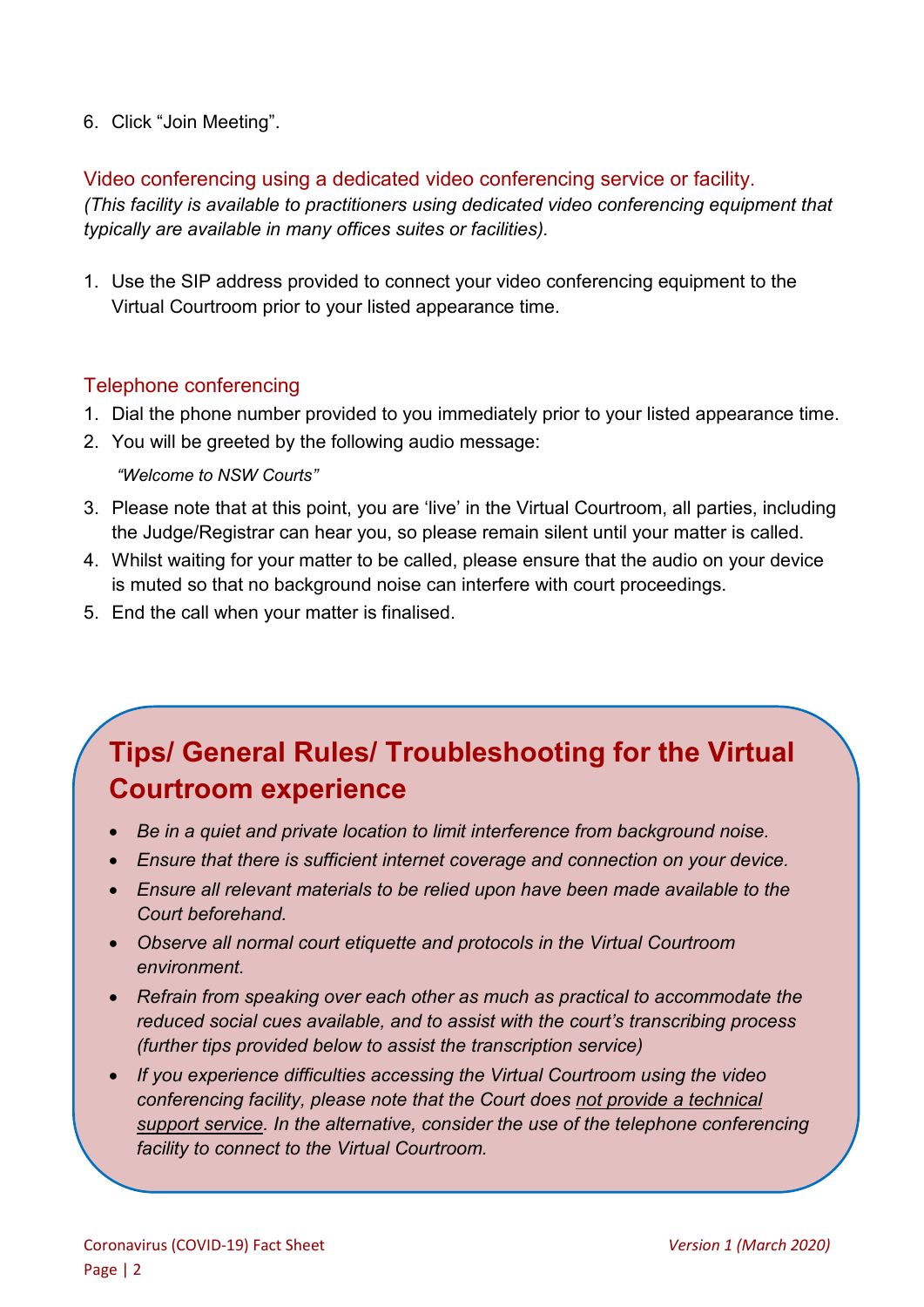## **Assistance with the transcription service**

- *Court participants must announce and spell their appearances.*
- *Court participants must speak into microphones and speak one at a time so that they can be understood.*
- *If court participants are appearing via video or telephone link, they must announce their appearance each time they speak into court*
- *Competing noises in courtrooms increases difficulty for monitors to hear and will impact the quality of the transcript such as typing near microphones or shuffling of papers and coughing into microphones. Try to keep those types of noises to a minimum.*
- *In courtrooms where there are multiple rows of bar tables and counsel seat themselves in the back rows and speak, try to speak into the microphone and or sit towards the front rows as much as they can.*
	- *If you can't hear what is being said in court, the court monitor cannot hear it either.*

## **Frequently Asked Questions**

Can several participants use the same device to attend a Virtual Courtroom? (E.g. witnesses in the legal representative's office)

No. Legal representatives and supporting witnesses must use separate devices, and be in a different physical space when attending Virtual Courtroom. If multiple participants want to connect to the Virtual Courtoom at the same time, consider the use of a dedicated video conferencing suite.

#### Can I still attend court in-person?

Yes. Virtual Courts are simply an alternative to physical court spaces. Pending further advice, you can still attend the NSW Supreme Court courtrooms in person.

#### Can non-related parties (e.g. junior clerks) join the telephone/video conference to observe?

The usual concept of open justice is applicable to the Virtual Courtrooms. However, the Court discourages the wide sharing of Virtual Courtroom contact information in order to minimise interruptions in the Virtual Courtroom environment.